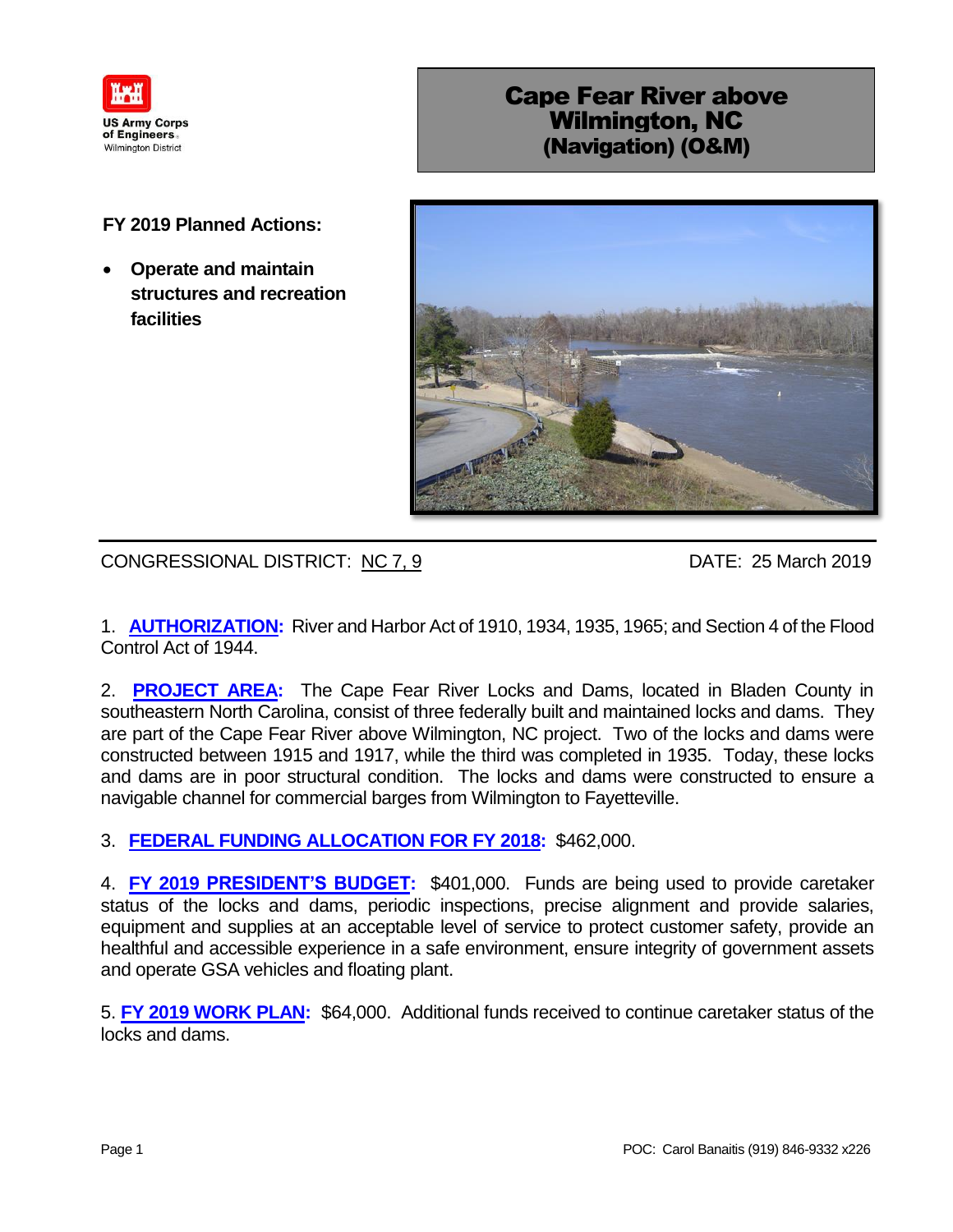PROJECT INFORMATION – Cape Fear River above Wilmington, NC (Navigation, O&M) – **Continued** 

6. **FY 2020 BUDGET AMOUNT:** \$495,000. Funds in the amount of \$495,000 will be used provide for caretaker status activities including required anadromous fish lockages and related activities to ensure lock operations. Funds in the amount of \$2,600,000, could be used for the following:

| with Disabilities Act (ADA) compliant visitor center with interpretive<br>displays.                                                                                                                                                                                                                                              | \$<br>200,000<br>2,600,000 |
|----------------------------------------------------------------------------------------------------------------------------------------------------------------------------------------------------------------------------------------------------------------------------------------------------------------------------------|----------------------------|
| • Convert Lock and Dam #1 house and surrounding area into an Americans                                                                                                                                                                                                                                                           |                            |
| • Prepare plans and specifications for Americans with Disabilities Act (ADA)<br>accessible fishing piers at Lock and Dam #2 and #3.                                                                                                                                                                                              | \$<br>100,000              |
| Design and construct a four vehicle parking area which provides<br>Americans with Disabilities Act (ADA) access to the restroom facilities at<br>Lock and Dam #3.                                                                                                                                                                | \$<br>100,000              |
| • Perform dam safety operations at Lock and Dam #3; lock wall vertical<br>alignment monitoring; major rehabilitation; analyze lock walls including<br>seismic and sudden drawdown conditions and perform seismic report (no<br>DSAC rating).                                                                                     | \$<br>700,000              |
| • Perform dam safety maintenance at Lock and Dam #2; esplanade repairs;<br>lock wall vertical alignment monitoring; and major rehabilitation (DSAC 2)<br>Rating).                                                                                                                                                                | \$<br>700,000              |
| • Perform dam safety operations at Lock and Dam #3; lock wall vertical<br>alignment monitoring; major rehabilitation to include sinking esplanade<br>repair, pulling and repair/refurbishing miter gates, analyze lock walls<br>including seismic and sudden drawdown conditions and perform seismic<br>report (no DSAC rating). | \$<br>800,000              |

7. **ISSUES AND/OR STATUS:** Lock & Dam #1 was rated as a DSAC II structure in 2009 under the Dam Safety Action Code. Additionally, Lock #2 was rated a DSAC II in 2010. A DSAC II rated structure is defined as *urgent (unsafe or potentially unsafe)*. Since 1994, commercial traffic has practically ceased, raising questions about the economic viability and continued maintenance of the navigation project. The Corps spends in excess of \$790,000 per year on the three locks and dams and the 111 miles of associated channels (according to a review of the past 10-year maintenance records). The navigational channel associated with the Cape Fear River Locks and Dams has not been maintained for many years and is no longer navigable for commercial traffic. An initial appraisal report for a Section 216 study was approved by the Corps on 2 July 2009. Subsequent detailed studies under this authority would determine if modifications to this project were advisable due to significantly changed physical or economic conditions.

Also, a fish passage structure was completed at Lock No. 1 as an approved mitigation measure for deepening the Wilmington Harbor 96 Act navigation channel project in FY 2013. American Recovery and Reinvestment Act construction funds and state of North Carolina required contributed